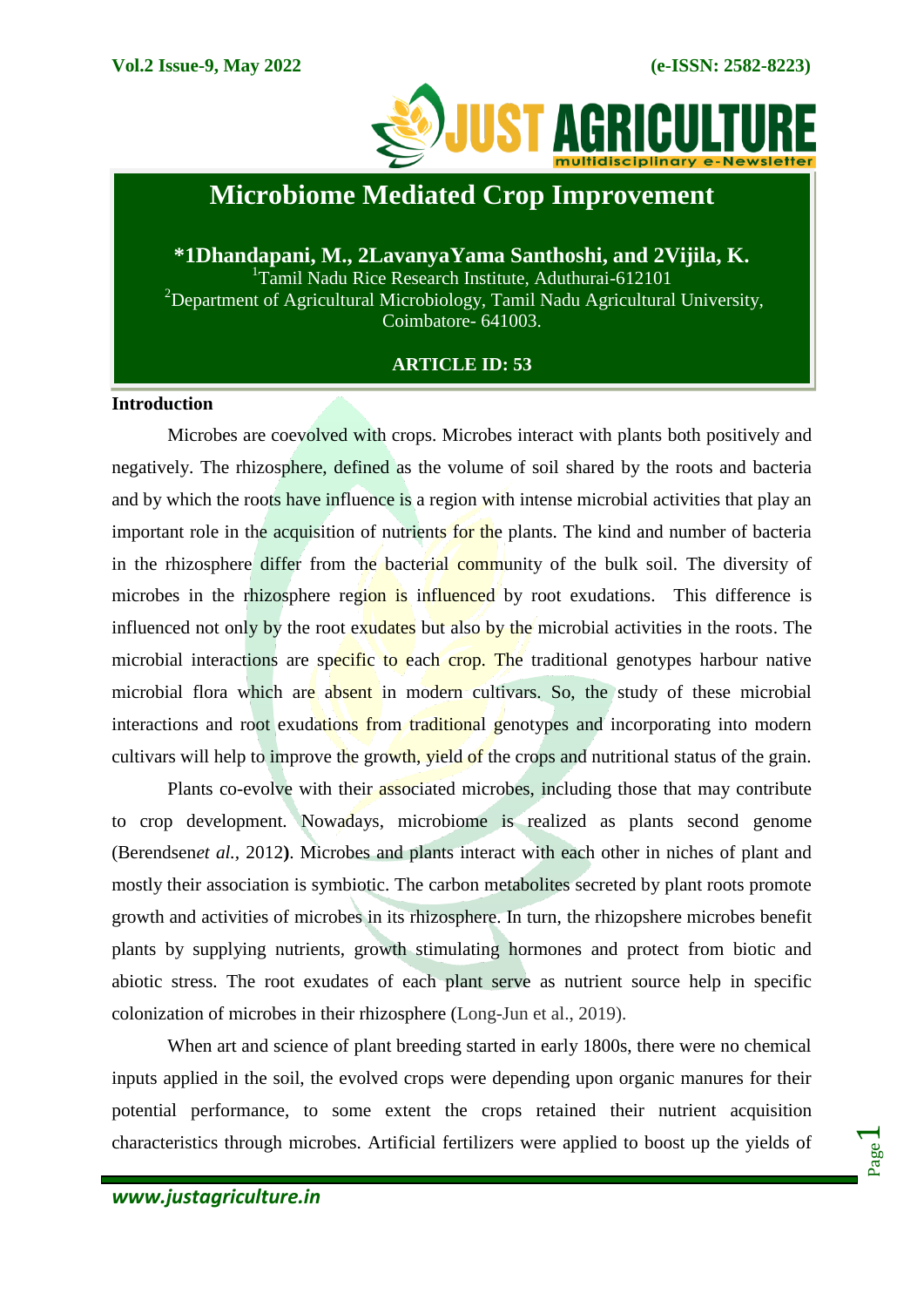

crops and selection of genotypes also done in fertilizers applied which resulted evolution of genotypes with improved translocation of nutrients than increased mobilization and acquisition the network was broken. So losing the root exudation characteristics resulted in commercial varieties which were fertilizer responsive, but having less fitness susceptible to pests, diseases and a biotic stress tolerance.

Yield of major crops are in diminishing trends globally. Maximum yield potentials are obtained where the soil is really fertile implicating the importance of microbes.Bio fertilizers to mobilize, acquire and translocate unavailable nutrients from soil and atmosphere have been routinely used viz., *Rhizobium*, *Bacillus*, Pseudomonas, Azotobacter, Azospirillum, Arbuscular mycorrhizae etc., in major crops, vegetables and perennials. Recent studies reveal that microbes and genotypes of crops have incompatibility issues which lead complete silencing of activity of microbes through inactivation of genes responsible for nutrients mobilization. Root exudation will attract microbes for colonization, but most of the modern high yielding varieties have less efficient root exudation and they were selected for higher fertilizer responsiveness. So evolution of genotypes with improved root exudation can acquire maximum microbes which will in turn improve the yield and fitness.

#### **The Microbial Interactions are Specific to Each Crop:**

#### **Rice:**

Rice is the staple food crop for more than 50% of world's population, but yield and accumulation of nutrient in the grain is very low. The bacterial community in rice rhizosphere is largely occupied by Proteobacteria, Acidobacteria, Actinobacteria and Chloroflexi phyla(Mendes *et al.,* 2011). The major genera are constituted by Bacillus and Pseudomonas. Rice has a huge genetic reservoir of local land races, wild cultivars which constitute a high level of native microbial diversity. They can be screened for efficient root exudations, and the traits can be incorporated into modern cultivars.

#### **Legumes:**

The legumes are inherently associated with the microbes. The significant genus associated with legume Rhizobium has host specificity among the legumes itself. These interactions will enable the legumes to produce protein rich seeds and foliage that are critical to many human and animal diets. The microbe mediated crop improvement in legume needed to be focused for enriched legume seeds.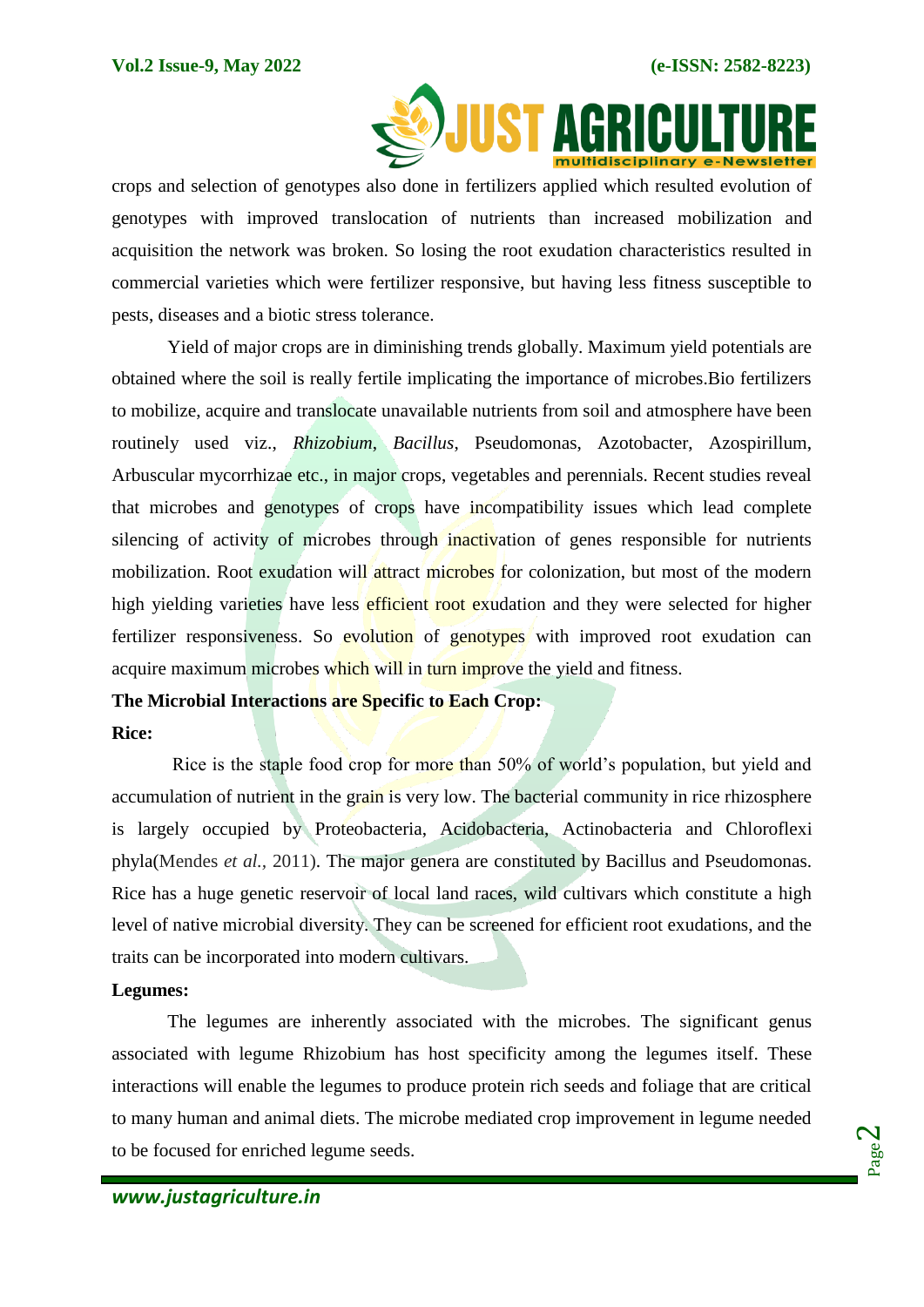



# **Figure 1 : Variability of nodulation efficiency in redgram. 1A& 1 B) Nodulation efficient redgram genotypes viz., LRG 41 and BRG1. 2 A & 2 B) Nodulation in efficient**

**genotypes of redgram viz., C0 8 and CO 7**

## **Sugarcane:**

It is an important sugar and energy crop that provides 60% of the raw material for the world's sugar and ethanol production. The studies have shown that sugarcane growth is affected by a variety of rhizosphere microorganisms. Actinomycetes and Bacillus are the major organisms which effect the growth of sugarcane. (Liu et al., 2020). The common biofertilizers for sugarcane are *GluconacetobacterdiazotrophicusandAzospirillumwhich increases the nitrogen content,*Phosphobacteria as P solubiliser are applied. The nutrient content of the sugarcane can be increase by incorporating microbial traits in the modern cultivars.

## **Millets:**

The millet rhizosphere is composed of microbial communities with multifunctional traits which remained mostly unexplored (Prabha*et al.,* 2019). The water and osmotic stress tolerance of these subtropic crops are attributed to the colonization and physiological activities of microflora ny their systemic presence and niche oriented colonization. The major phyla in the mille rhizosphere are Actinobacteria and Proteobacteria. The exploration of microbial communities in millets is required for crop improvement.

#### **Oilseeds:**

Theoil seeds need balanced uptake and utilization of micronutrients for accumulation of oil and increasing the seeds yield. Most of the times oil seeds show typical micronutrients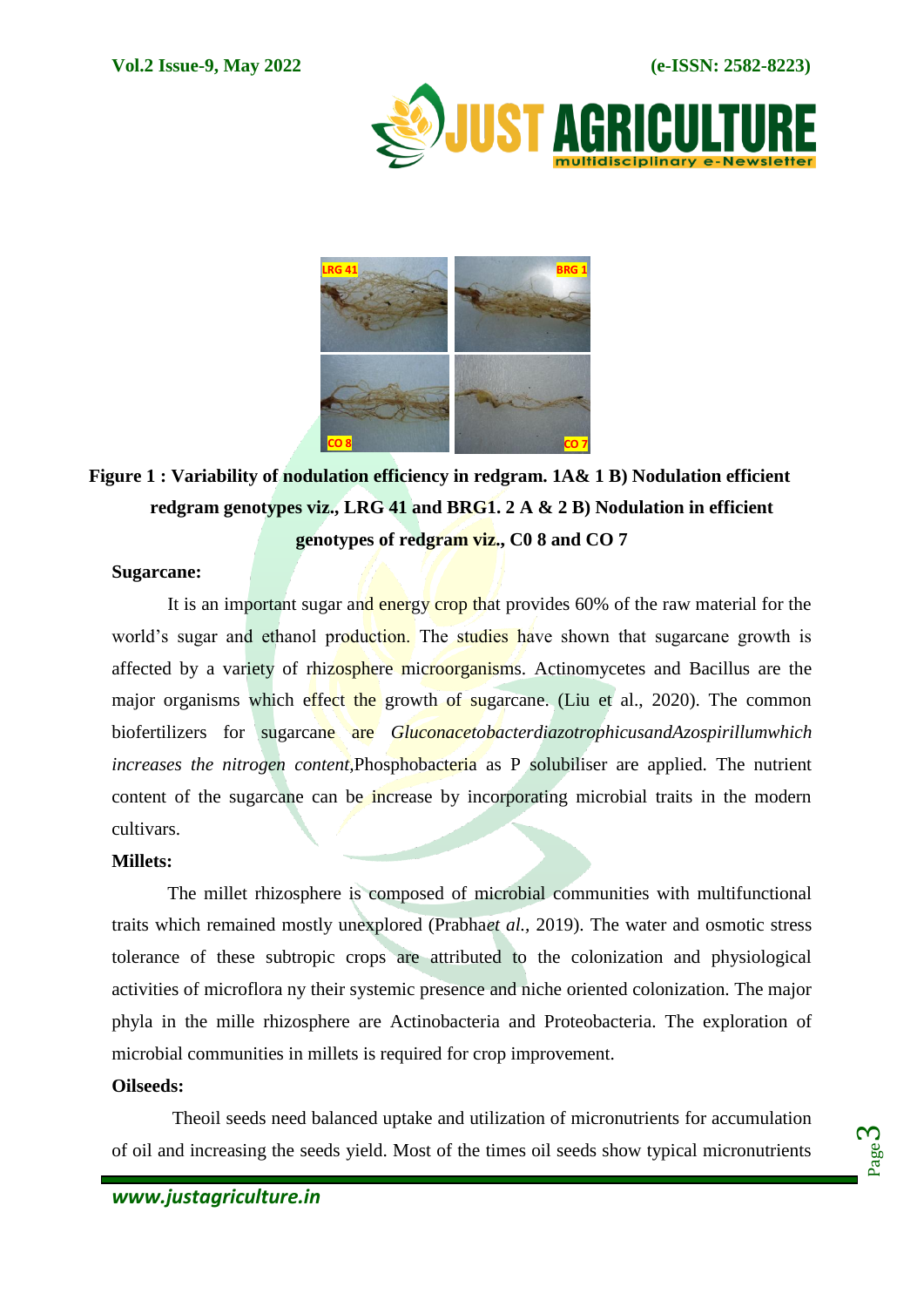

deficiency symptoms viz., groundnut with sulphur, iron and zinc deficiency, sunflower withzinc deficiency. Application of micronutrients and foliar application are effective to some extent for preventing yield losses, but every season, application is a must. Even then the nutrient use efficiency of micronutrients was not optimized. Their uptake is mainly depending upon solubilisation through secretion of low molecular weight organic acids secreted both by microbes and roots. It is important to identify oil seeds with enhanced rhizosphere activity for secretion of organic acids.

## **Traits to be Bred for Association with Microbiome**:

- 1. Low input responses
- 2. Root exudation traits
- 3. Induced systemic acquired resistance against soil, seed borne plant pathogens and nematodes
- 4. Higher volatile releasing genotypes: to attract natural enemies for ecological engineering aspects of integrated pest management

## **Characterization of Donors of Plant genetic Resources for Microbiome Association:**

- 1. Local land races/farmers varieties/traditional varieties grown by farmers with low input response practices viz., brown rice varieties, minor millets, minor pulses.
- 2. Crops grown in higher altitude regions with high levels of fertility and no input responses
- 3. Wild relatives: wild species will serve as important sources for exploitation of microbiome as they have no input responses and weedy growth habit.

## **Scope for Development of Microbiome Enhanced Varieties of Crops**

- 1. maximum yields with low input applications viz., disease management and nutrients application
- 2. Improved soil fertility over a period of time by following systematic crop rotation with microbiome mediated genotypes which will increase the diversity and activity of beneficial microbes in the soil
- 3. Pre and probiotic quality enhancement of foods as associated microbes carried over from soil to grains.

The microbiome and root exudation is differed genotypically in crops. Root exudation will attract microbes for colonization. The modern high yielding cultivars have less efficient